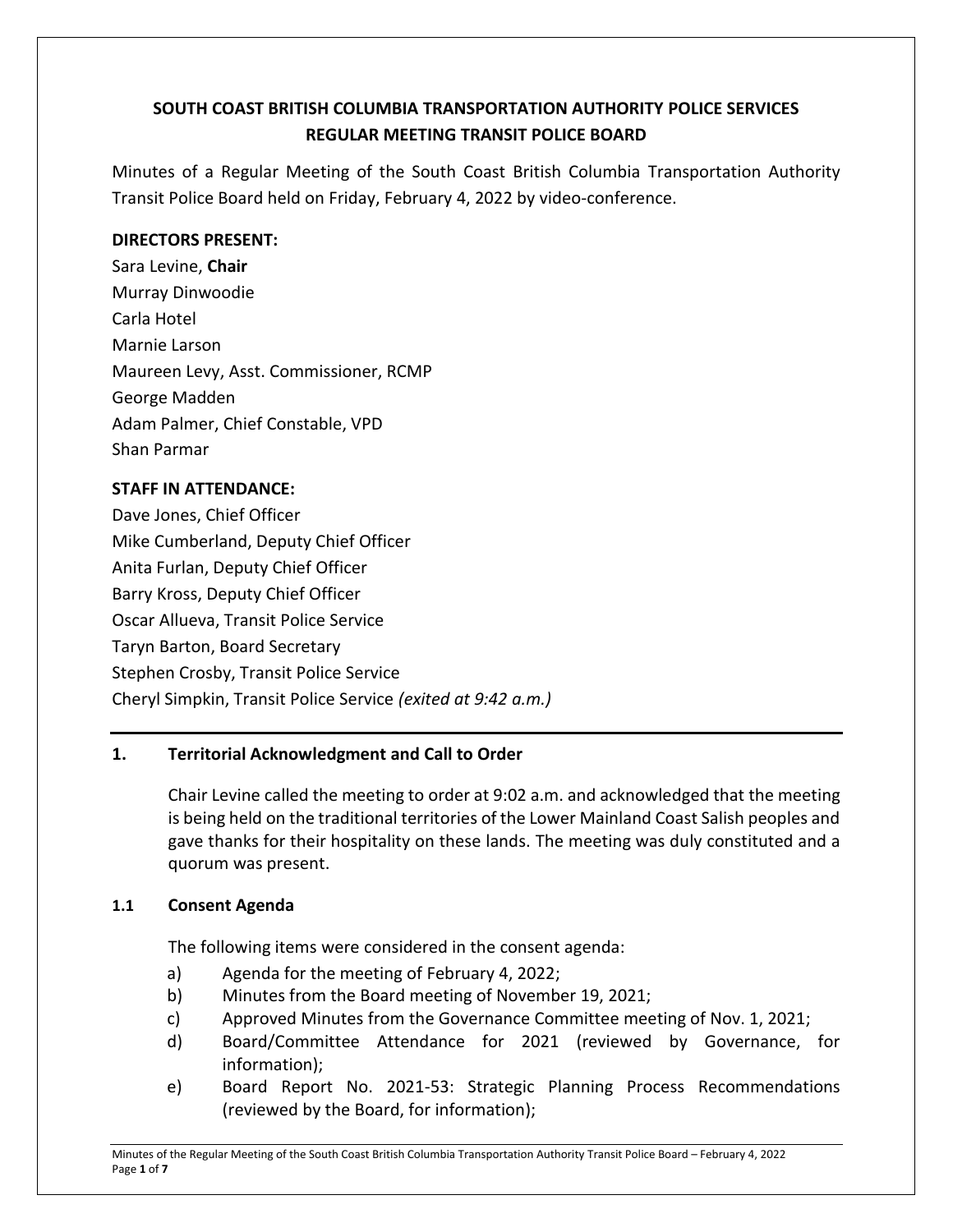- f) Board Report No. 2022-02: 2021 Year-End Complaints Statistical Report (reviewed by HR, for information);
- g) Board Report No. 2022-08: Community Consultation and Engagement Methodologies (reviewed by Governance, for information);
- h) Updated Human Resources and Compensation Committee Terms of Reference (reviewed by HR, for approval);
- i) Update to Governance Manual Section C: Police Board Structure and Mandate: Duties and Responsibilities; Strategic & Annual Plans (reviewed by Governance, for approval);
- j) Correspondence dated December 7, 2021 from Abbotsford Police Department (for information);
- k) Ministerial Order M498-21 Reappointing Chair Levine and Director Parmar;
- l) 2022 Calendar of Board Meetings; and
- m) Consent Resolution approved by the Board December 8, 2021 (2021-52):

A. THAT the South Coast British Columbia Transportation Authority Police Board approves amendment to policy chapter OA130 – [Pursuits;](https://transitpolice.ca/wp-content/uploads/2022/01/OA130-Pursuits-Policy-TP2021-12-08.secured.pdf) and

B. Requests the Transit Police to post the amended policy chapter to the Transit Police website, once the policy is vetted pursuant to the Freedom of Information and Protection of Privacy Act.

It was requested that Item **1.1(g)** Board Report No. 2022-08: Community Consultation and Engagement Methodologies and **1.1(j)** Correspondence dated December 7, 2021 from Abbotsford Police Department be removed from the Consent Agenda and considered under Item 1.3.

# **1.2 It was MOVED and SECONDED**

THAT the South Coast British Columbia Transportation Authority Police Board of Directors approves or receives for information the following items on the consent agenda:

- a) Agenda for the meeting of February 4, 2022;
- b) Minutes from the Board meeting of November 19, 2021;
- c) Approved Minutes from the Governance Committee meeting of Nov. 1, 2021;
- d) Board/Committee Attendance for 2021 (reviewed by Governance, for information);
- e) Board Report No. 2021-53: Strategic Planning Process Recommendations (reviewed by the Board, for information);
- f) Board Report No. 2022-02: 2021 Year-End Complaints Statistical Report (reviewed by HR, for information);
- h) Updated Human Resources and Compensation Committee Terms of Reference (reviewed by HR, for approval);
- i) Update to Governance Manual Section C: Police Board Structure and Mandate: Duties and Responsibilities; Strategic & Annual Plans (reviewed by Governance, for approval);
- k) Ministerial Order M498-21 Reappointing Chair Levine and Director Parmar;
- l) 2022 Calendar of Board Meetings; and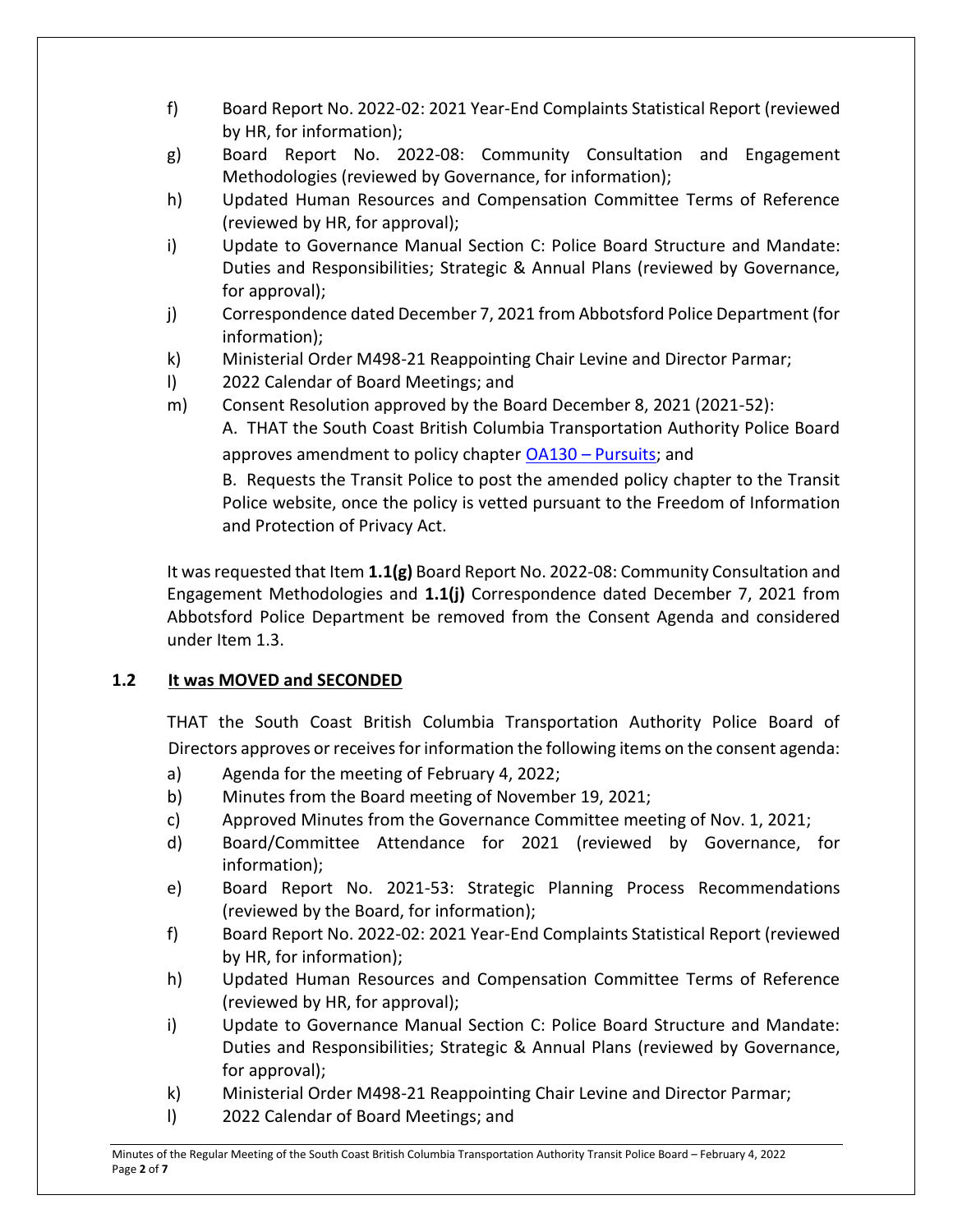m) Consent Resolution approved by the Board December 8, 2021 (2021-52): A. THAT the South Coast British Columbia Transportation Authority Police Board approves amendment to policy chapter OA130 – [Pursuits;](https://transitpolice.ca/wp-content/uploads/2022/01/OA130-Pursuits-Policy-TP2021-12-08.secured.pdf) and B. Requests the Transit Police to post the amended policy chapter to the Transit Police website, once the policy is vetted pursuant to the Freedom of Information and Protection of Privacy Act.

### **CARRIED**

### **1.3 Items Removed from the Consent Agenda**

**(g) Board Report No. 2022-08: Community Consultation and Engagement Methodologies:** Director Madden provided some background information on the report and the Governance Committee's review. Chief Jones and Mr. Crosby provided a brief overview of engagement methodologies and efforts at Transit Police and shared examples. Mr. Crosby also outlined the role of the Transit Police Chief's Community Council and the importance and value of the feedback provided.

**(j) Correspondence dated December 7, 2021 from Abbotsford Police Department:** Chief Jones provided a brief overview of the assistance provided by Transit Police to assist Abbotsford during the floods late last year as referenced in the letter.

### **2. Public Delegations – Written Submissions/Community Remarks**

There were no public delegations.

# **2.1 Presentation: Strengthening Support to Indigenous Peoples-Update on Actions – Sgt. Cheryl Simpkin**

Sergeant Simpkin introduced herself and outlined her role as team lead for the Community Engagement Team. The Board received a PowerPoint presentation titled 'Indigenous Relations Action Report 2021' as shared on screen. Throughout the presentation, Sgt. Simpkin provided an update on the actions to strengthen support to Indigenous Peoples such as:

- Continuing to focus on developing relationships and partnerships in the community
- The role of the Indigenous Liaison Officer ('ILO')
- Blue Eagle Youth Community Cadet program
- Training as led by Sgt. Simpkin and ILO Cst. Rattray
- Participation in the Missing Women's March on February  $14<sup>th</sup>$
- Work with TransLink's Indigenous Relations Manager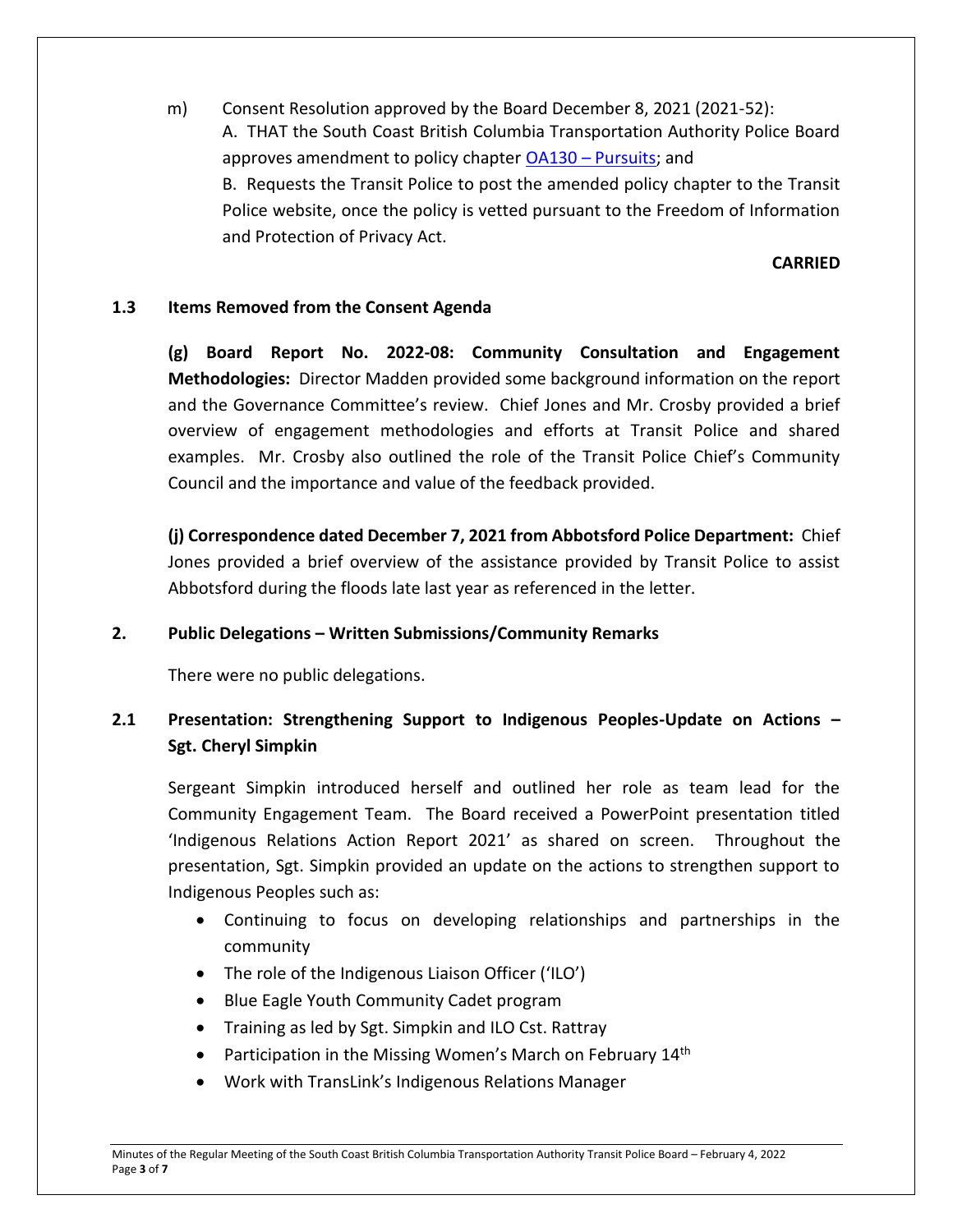Sgt. Simpkin provided an overview of the Blue Eagle Community Cadet youth program and its purpose. Sgt. Simpkin thanked Chief Jones and Director Palmer for their support in regards to the program. Blue Eagle is now launching in Surrey and Sgt. Simpkin shared more details. Funding applications have been submitted to obtain a permanent funding source. In concluding the presentation, Sgt. Simpkin thanked the Board for their continued support.

Chief Jones thanked Sgt. Simpkin for the presentation, her continued commitment, and the important work being done by Sgt. Simpkin and her team. Sgt. Simpkin answered questions from the Board in regards to funding, recruitment methods and partnerships for the Blue Eagle program. The Board thanked Sgt. Simpkin and recognized her leadership and commitment.

### *\*9:42 a.m. Sgt. Simpkin exited*

### **2.2 Chief Officer Information Report – Chief Officer**

Deputy Chief Furlan provided a verbal report on the following notable items in the operations division:

- Recent examples from patrol
- Significant calls at the beginning of December and the squads of MVTP who were able to work with partners at Burnaby RCMP
- Increased collaboration of squads and specialized units
- Targeted Mobile Enforcement Team ('TMET') statistics
- Recognized specializations of Sgt. Savoy and Cst. Dennis
- General Investigation Unit update
- Community Engagement Team
	- o Success of the Community Policing Centre volunteers
	- o Homeless outreach team statistics
	- o Neighbourhood Police Officers efforts over the holidays
- Police Service Dog unit specialized certification being completed; recent assistance outlined
- Crime Suppression Team is a new unit that started in May 2021; statistics provided
- Criminal Intelligence Unit update on addition to the team and current focus
- Communications Centre update including taking over non-emergency calls for West Vancouver Police Department
- Plush dog named Justice created in memory of a member's son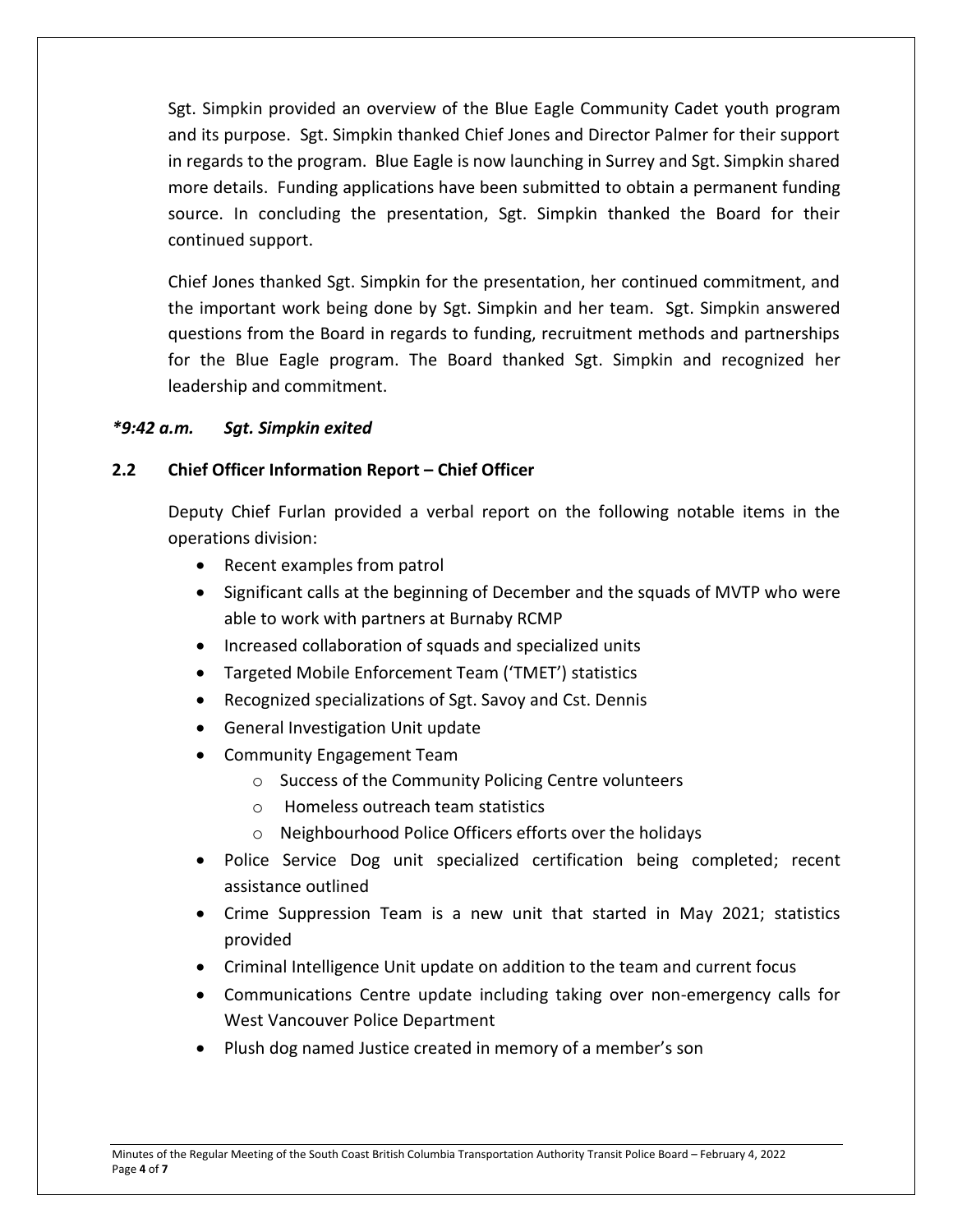Deputy Chief Cumberworth has moved to the administration services division and thanked Deputy Chief Kross for his assistance during the transition. Deputy Chief Cumberworth provided a verbal report on the following notable items in the administration services division. :

- Human Resources continues to manage the pandemic very well
	- o Civilian staff encouraged to work remotely where possible to limit the amount of people in the office during the Omicron wave
	- o Gym reopened in compliance with Provincial Health Order
- Recruit update 16 recruits at Justice Institute in various blocks
- Fleet new vehicles coming soon and the majority are hybrids
- Facilities Sapperton construction starting next week with completion of women's locker room by July and classroom/meeting space by August; Bridgeport update
- $\bullet$  IT large refresh planned for this year

Deputy Chief Furlan answered a question from the Board on the drug impairment assessment process and provided more information. Chief Jones provided some additional information.

Chair Levine shared comments about the dedication of the members and expressed the Board's gratitude. Directly Levy shared comments about the assistance that MVTP provides and noted the positive impact to public safety when there is collaboration. Chief Jones provided a brief overview of the MVTP Town Hall and the slides provided as part of the meeting package.

# **2.3 Strategic Plan Implementation Update (Board Report No. 2022-11) – Stephen Crosby**

The [2022-2026 Strategic Plan](https://transitpolice.ca/wp-content/uploads/2022/01/Transit-Police-Strategic-Plan-20211208-v10-FINAL-web-spreads.pdf) was approved by the Board and is posted on the Transit Police website. The Plan was submitted to Ministry of Public Safety late last year. Mr. Crosby provided an update on the implementation of the plan and distribution both internally and externally. The Management Team is making progress on tracking Key Performance Indicators and setting up reporting mechanisms. The year-end report on the previous plan will be available to the Board soon.

# **3. Other Business**

# **3.1 Diversity Initiatives**

As a standing item on the agenda, the Board received an update from Chief Jones on diversity initiatives. Chief Jones advised that initiatives are ongoing and are now built into the Strategic Plan.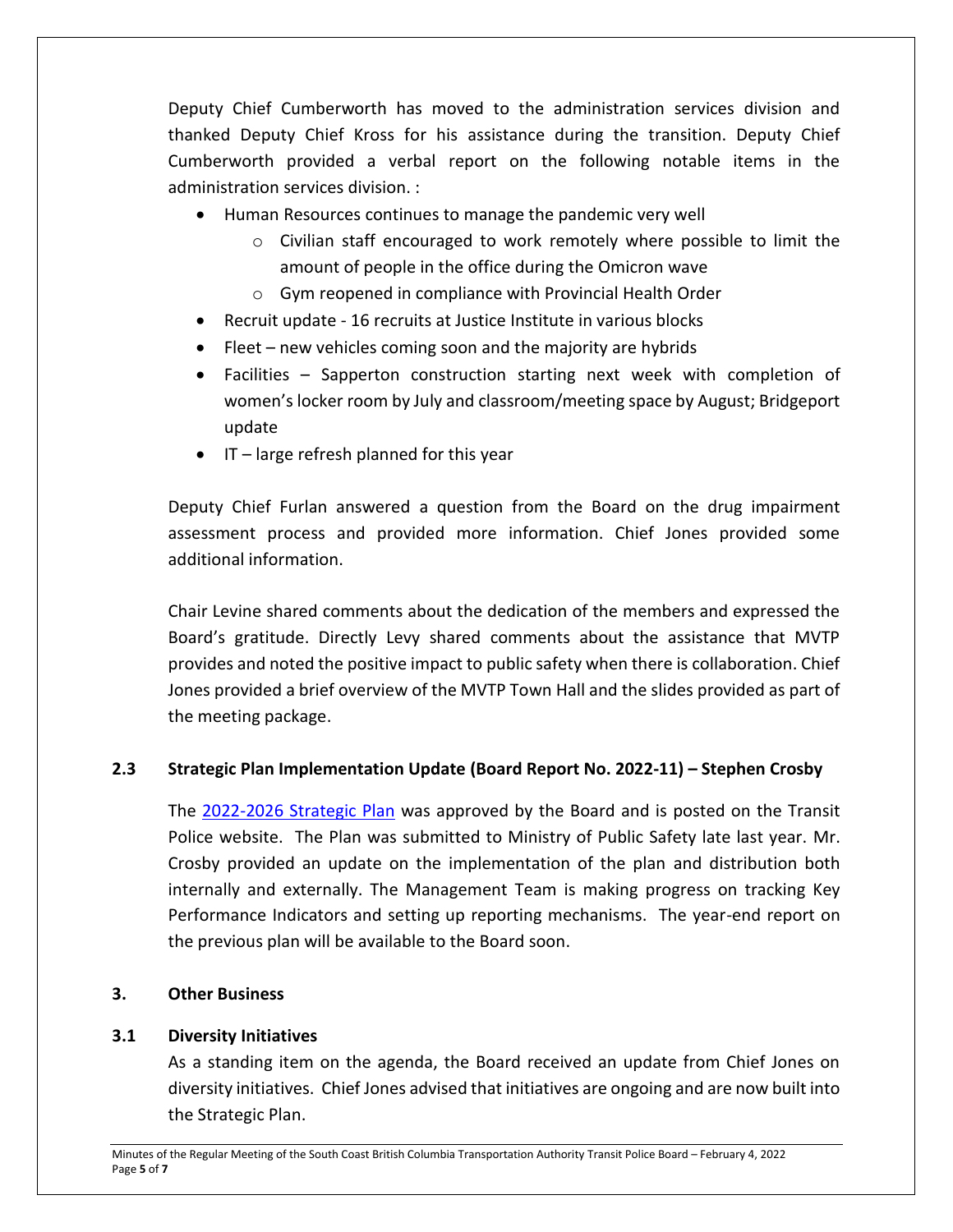### **3.2 Report from Chair, Governance Committee**

The Governance Committee Chair provided a verbal update on recent activities of the Committee including a review of the Committee's Terms of Reference, Code of Conduct policy, community consultation methodologies and priorities for 2022. Board training through Indigenous Corporate Training Inc has been confirmed. Unconscious Bias to Conscious Inclusion training is being reviewed for later in the year. The Committee recommends continuing to have a Board Member attend the Chief's Community Council meetings on a rotational basis.

### **3.3 Committee Membership for 2022 – Chair**

The Chair recommended that the Committee membership remain as is for 2022. In the absence of a Finance Committee Chair due to the recent vacancy on the Board, it is recommended that Director Dinwoodie be appointed as Acting Chair of the Finance Committee. Once the vacancy has been filled, Committee membership can be reassessed.

### **3.4 It was MOVED and SECONDED**

THAT the South Coast British Columbia Transportation Authority Police Board of Directors approve the following for 2022:

A) The reappointment of Marnie Larson as Chair of the Human Resources and Compensation Committee and that Directors Hotel, Palmer and Parmar are reappointed for 2022.

B) The reappointment of George Madden as Chair of the Governance Committee and that Directors Dinwoodie, Levy and Hotel are reappointed for 2022.

C) The reappointment of Directors Dinwoodie and Madden to the Finance Committee for 2022 and Director Dinwoodie will serve as Acting Chair until further notice.

### **CARRIED**

### **3.5 Police Board Training Update**

The Board received an update on the following training initiatives planned for the Board:

# **Unconscious Bias to Conscious Inclusion – Directors Hotel and Levy**

Director Levy provided an update on Unconscious Bias to Conscious Inclusion training options for the Board. In consultation with Director Hotel it is recommended that a short online course be paired with a moderated in person session. Director Hotel shared further information about a potential service provider for the training. The Governance Committee was asked to look into timing, costs and potential instructors and come back with a recommendation for the Board. Mr. Crosby will assist the Governance Committee with the process.